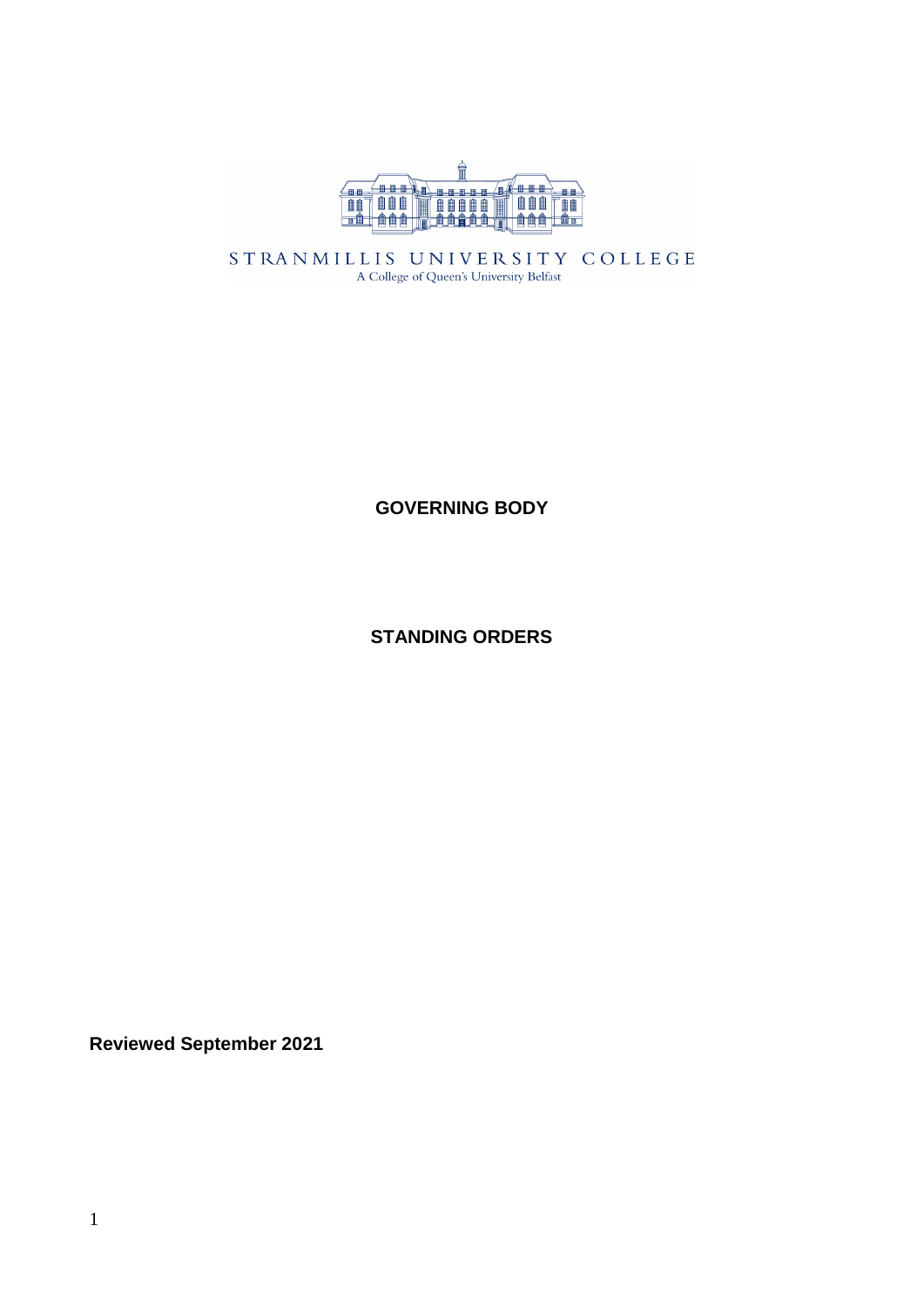## **1. Introduction**

Standing Orders are a key element of Governance and help to ensure transparent and effective decision making through regulating the proceedings, meetings and business of the Governing Body and its Committees. The Standing Orders set out in this document should be read in conjunction with the Instrument and Articles of Government and the Governing Body's Operating Framework and Code of Conduct.

## **2. GOVERNING BODY COMPOSITION**

The Governing Body of Stranmillis University College currently comprises 13 Non-Executive Members, the Principal of the College and a Student and two Staff representatives. The maximum number of members permitted by the Instrument of Government is 18.

## **3. MEETINGS**

3.1 Ordinary Meetings of the Governing Body shall be held approximately every two months but not less than 4 times in an Academic Year. Meetings shall normally take place on a Tuesday.

## **3.2 Convening of Meetings**

- (a) The Chair of the Governing Body may call a special meeting of the Governing Body at any time.
- (b) The Chair of the Governing Body shall call a meeting of the Governing Body, if a requisition for such a meeting signed by any six members of the Governing Body, is presented to him/her; and if he/she refuses to call a meeting on such a requisition, or if he/she does not call such a meeting within the period of seven days from the date of service of the requisition on him/her, any six members of the Governing Body may, on that refusal or on the expiration of that period, forthwith call a meeting of the Governing Body.
- (c) Seven days at least before a meeting of the Governing Body a summons to attend the meeting, specifying the time and place of the meeting and the business to be transacted thereat, shall be issued to every Member of the Governing Body by e-mail by the Secretary to the Governing Body together with all papers for the meeting. Papers will also be uploaded to MS Teams in order to facilitate electronic access to Papers at meetings.

## **3.3 Adjournment of Meetings**

- (a) The Governing Body may adjourn any meeting to a later hour on the same day, or to any other day and hour.
- (b) If any meeting is adjourned to a specified date, the adjourned meeting shall be deemed a continuation of the original meeting. If a meeting is adjourned a line will be drawn under any business left unfinished and the business shall be postponed until the next stated meeting.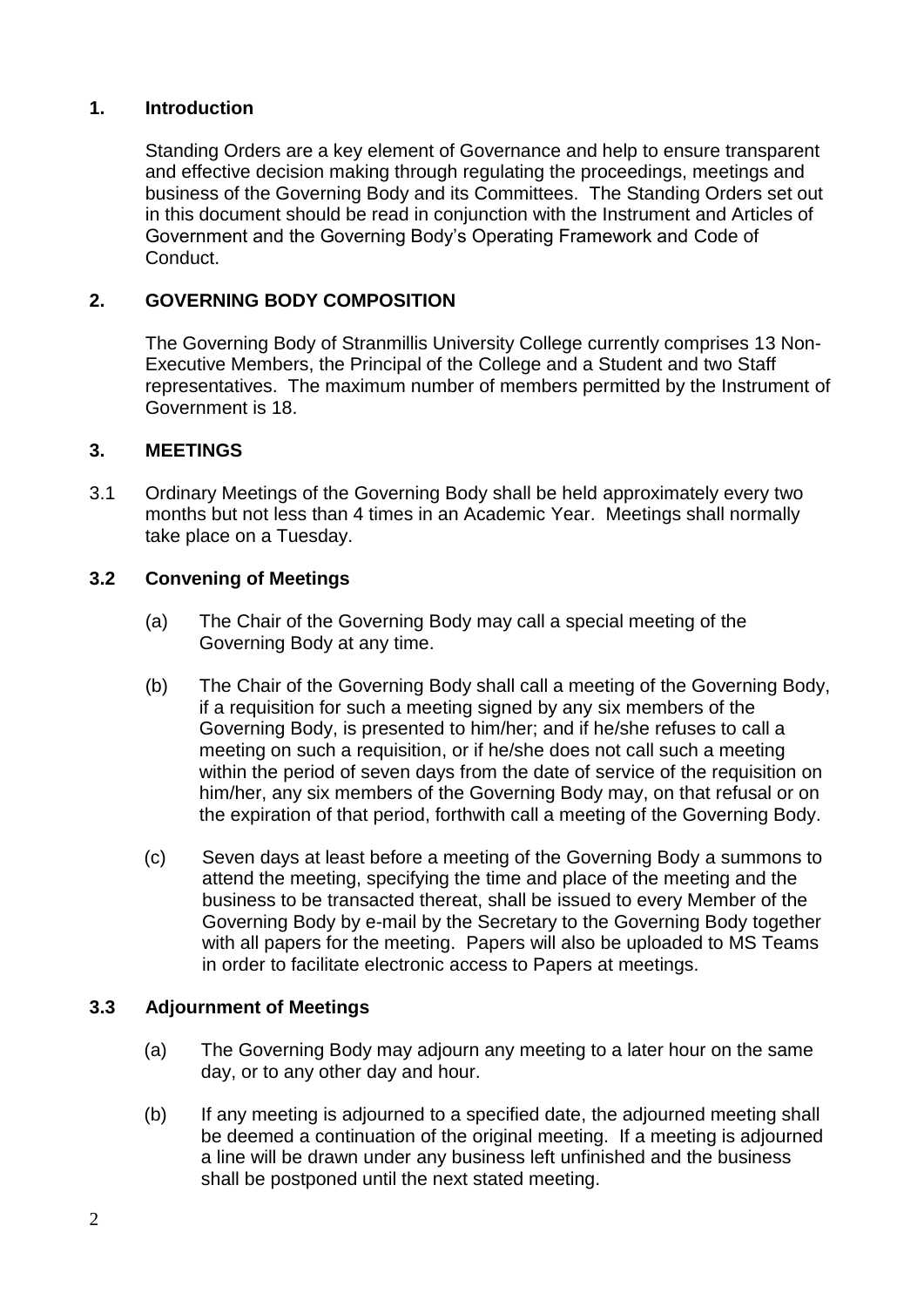- (c) Where any meeting is adjourned to another day, notice of the adjourned meeting shall, whenever practicable, be sent by the Secretary to the Governing Body to each Member of the Governing Body.
- (d) No business shall be transacted at an adjourned meeting which was not included in the notice convening the meeting of which it is an adjournment, unless notice thereof shall have been delivered or sent by the Secretary to the Governing Body to each Member of the Governing Body three clear days at least previous to the meeting.

## **4. CHAIR OF MEETING**

- (1) At a meeting of the Governing Body, the Chair of the Governing Body, if present, shall preside.
- (2) If the Chair of the Governing Body is absent from the meeting of the Governing Body, the Vice-Chair of the Governing Body, if present, shall preside.
- (3) If both the Chair and Vice-Chair of the Governing Body are absent from a meeting of the Governing Body, such Member, as the Members present shall choose from those Members appointed under paragraph 2(1)(a) of Schedule 2 to the Colleges of Education (Northern Ireland) Order 2005 (hereafter referred to as the Order), shall preside.

## **5. QUORUM**

No business shall be transacted at a meeting of the Governing Body unless at least eight Members of the Governing Body are present, at least six of whom are Members appointed under paragraph 2(1)(a) of Schedule 2 to the Order.

# **6. NAMES OF MEMBERS OF THE GOVERNING BODY TO BE RECORDED**

The names of the Members of the Governing Body present at a meeting of the Governing Body shall be recorded by the Secretary to the Governing Body. All apologies shall be recorded in the Minutes of the meeting.

# **7. DECISIONS ON QUESTIONS**

- (1) All acts of the Governing Body and all questions coming or arising before the Governing Body shall be done and decided by a majority of the Members present and voting thereon at a meeting of the Governing Body.
- (2) In the case of an equality of votes the person presiding at the meeting shall have a second or casting vote.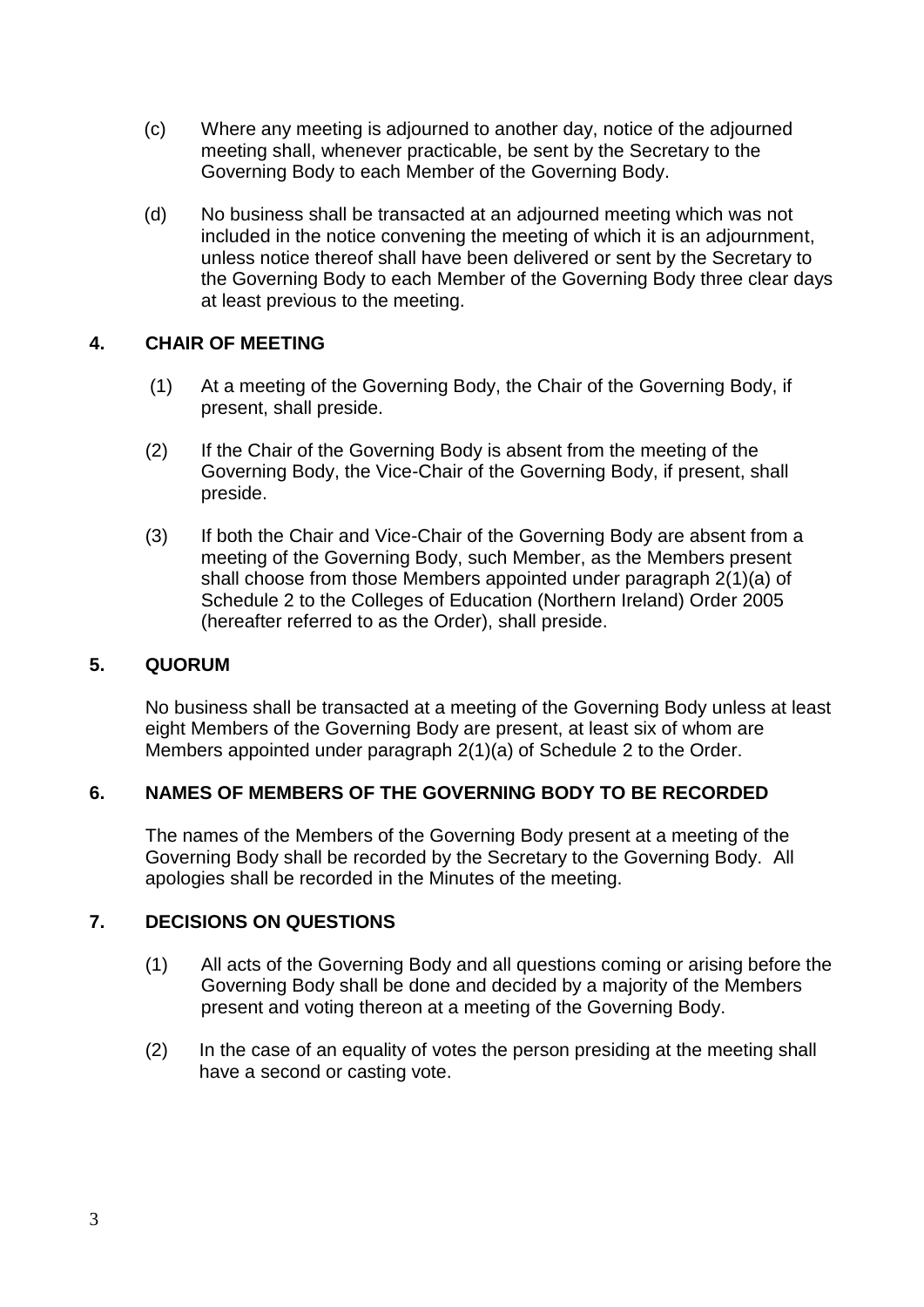# **8. MODE OF VOTING**

The mode of voting at meetings of the Governing Body shall be by a show of hands. On the requisition of any Member, who is supported by at least one other Member, the voting on any question shall be recorded so as to show whether each Member present and voting gave his vote for or against that question.

## **9. MINUTES**

- (1) Minutes of the proceedings of a meeting of the Governing Body or of a Committee thereof, shall be drawn up and entered in a bound book, or on loose leaves consecutively numbered for the purpose and shall be signed at the next ensuing meeting of the Governing Body if approved by that meeting.
- (2) Any minute purporting to be signed as mentioned in sub-paragraph (1) shall be received in evidence without further proof.

# **10. ORDER OF BUSINESS**

The order of business at every meeting of the Governing Body shall be as follows:

- 1) Introductions.<br>2) Apologies.
- Apologies.
- 3) Conflicts of Interest.
- 4) Any Other Business to be considered and disposed of.
- 5) The Minutes of the Previous Meeting, having been circulated following the previous meeting. No discussion shall take place upon the minutes except upon their accuracy and any question of their accuracy shall be raised by motion. If no such question is raised, or if it is raised then as soon as it has been disposed of, the Chair shall sign the Minutes.
- 6) Matters arising from the Minutes, including Action Points.
- 7) Read-out from the Minutes of Committee meetings and consideration and orders given thereon, or resolutions passed with reference thereto, as may be deemed necessary.
- 8) Consideration of motions of which due notice has been given;<br>9) General Agenda Items and Routine Business.
- 9) General Agenda Items and Routine Business.
- 10) Principal's Report.
- 11) Chair's Business.
- 12) Student President's Report.
- 13) Corporate Risk Register.
- 14) Reserved Business.

The order of business may at any time be altered or varied if, in the opinion of the majority of the Members present, it is expedient to do so.

## **11. RESERVED AND UNRESERVED BUSINESS**

11.1 The College is required to comply with the Freedom of Information Act 2000 ("the Act") which gives general right of access to information held by public authorities in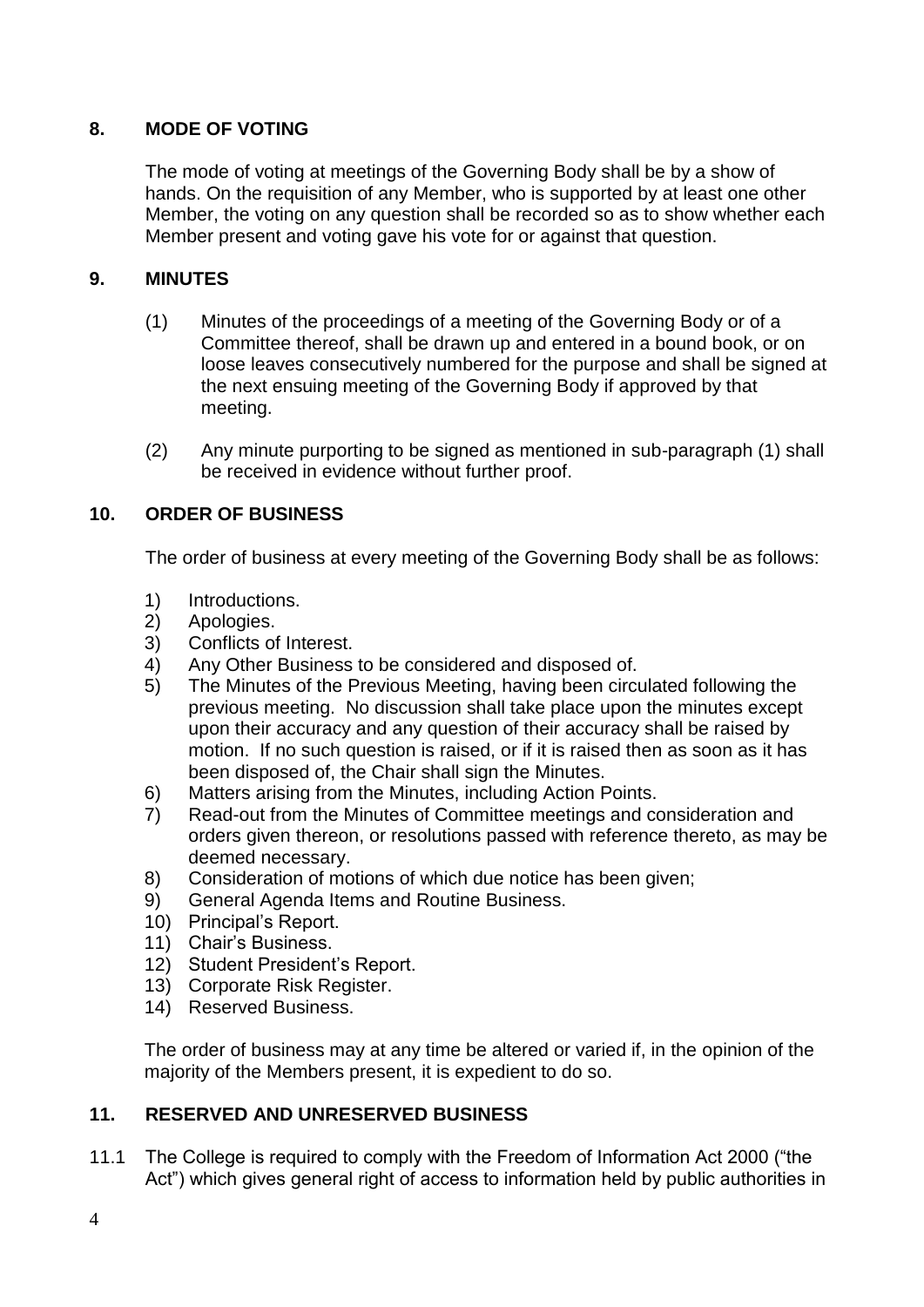the UK. The College is committed to ensuring that staff comply with the Act so that information held by the College can be made available to the general public whenever it is possible or appropriate to do so under its terms. It is College Policy that Exemptions under the Act will therefore be applied as and when necessary to ensure the proper conduct of the College's business.

- 11.2 The 24 exemptions provided in the Act are either absolute or conditional in their effect. Information that is absolutely exempt does not have to be disclosed and relate to, for example, information that has been provided in confidence. Information that is conditionally exempt is subject to a Public Interest Test and/or Prejudice Test. Conditional exemptions, for example cover information relating to national security, health and safety, law enforcement and commercial interests.
- 11.3 In applying the Public Interest Test, the College will assess whether or not it is in the Public Interest to withhold or release information that is conditionally exempt under the Act. The Public Interest in withholding information must outweigh the Public Interest in disclosure in all cases. The Public Interest is not defined in the Act, but is considered to relate to information that would, in its release, serve to:
	- further understanding of, and participation in public debates;
	- facilitate accountability and transparency of decisions;
	- facilitate accountability and transparency of public spending; and
	- bring to light information affecting public safety.
- 11.4 In applying the Prejudice Test, the College will consider whether or not the release of information that falls under a prejudice-based exemption (e.g. s.36 – the effective conduct of affairs) would prejudice the purpose of that exemption. The risk of harm in disclosing the information must be greater than that of withholding the information.
- 11.5 To assist the Governing Body to manage and comply with its Freedom of Information (and Data Protection obligations), those categories of exemption that are likely to be relevant to the work of Governing Body and its Committees are identified in Appendix 1. Please be aware that this is not a definitive list and in rare situations there may be other exemptions that apply - see Paragraphs 11.11 – 11.13.
- 11.6 In light of the above the Agenda and Minutes of Governing Body and Committee Meetings will be divided into Unreserved and, where necessary, Reserved Business sections as described below.

## **Unreserved Business**

11.7 Unreserved Business refers to agenda items which are deemed to involve, and are likely to generate information in the resulting minutes, which WOULD NOT be exempt from disclosure under the Freedom of Information Act. Any agenda item which does not match with one or more of the exemption categories at Appendix 1 should therefore be placed on the Unreserved agenda, and the discussion normally recorded in the Unreserved minutes.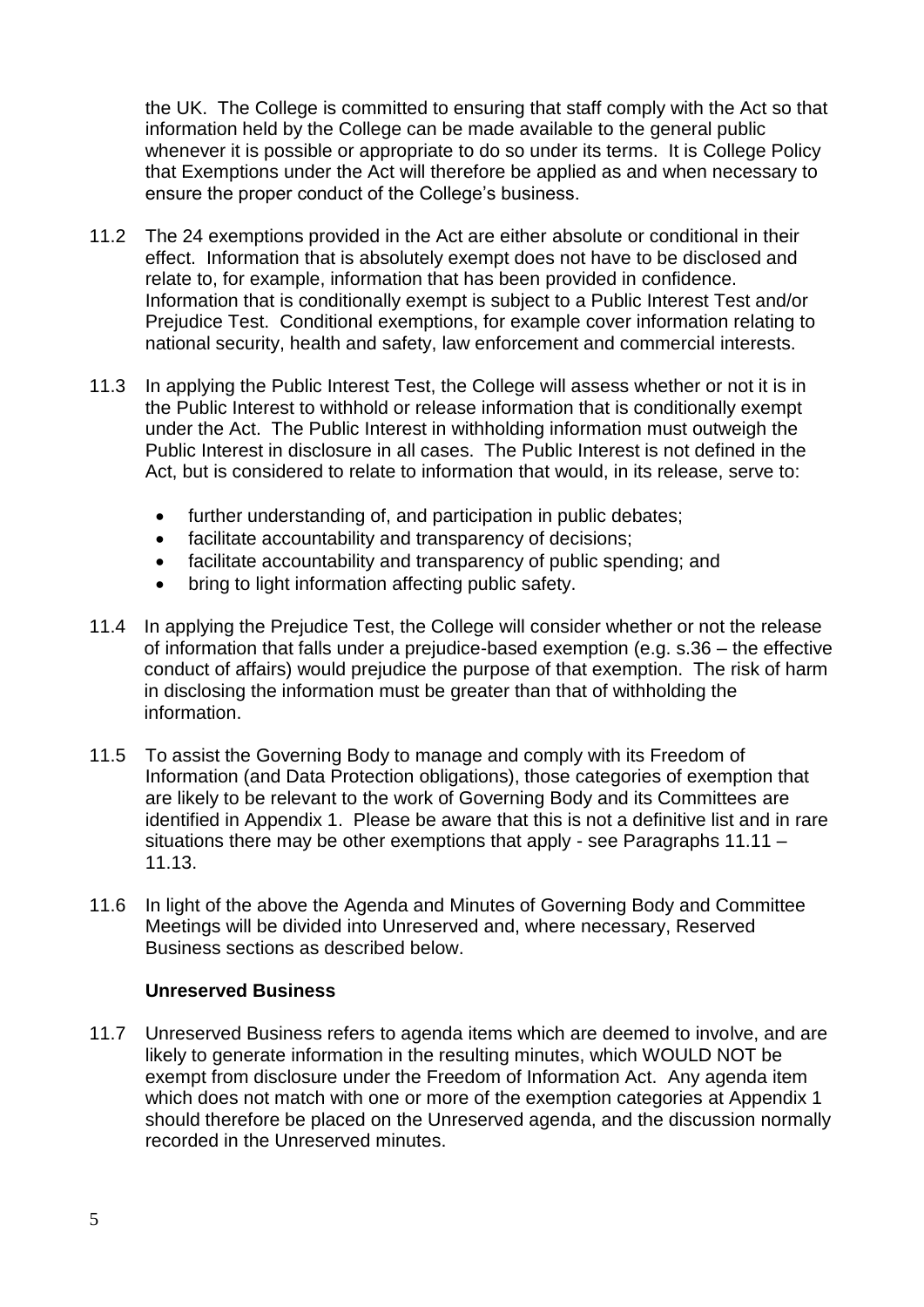## **Reserved Business**

- 11.8 Reserved Business refers to agenda items which are deemed to involve, and are likely to generate information in the resulting minutes, which WOULD be exempt from disclosure under the Freedom of Information Act. Any agenda item which matches with one or more of the exemption categories at Appendix 1 of this document should therefore be placed on the Reserved agenda, and the discussion normally recorded in the Reserved minutes.
- 11.9 It must be emphasised that an item should only be placed on the Reserved agenda if it is genuinely considered that it clearly meets at least one of the Freedom of Information exemptions. Very often a meeting will only deal with Unreserved Business, in which case there is obviously no need to produce a Reserved Business agenda (and vice versa for meetings which only have Reserved Business).
- 11.10 If there is uncertainty as to whether a specific agenda item is likely to be covered by an exemption and should be placed in Reserved Business, or if it is believed that an item should be withheld but it does not seem to fit within one of the above exemption categories, advice should be sought.

## **Final decisions on exemptions**

- 11.11 It must be emphasised that the Chair and Secretary to the Governing Body are not being asked to make the final decision on whether an agenda item involves information which is or is not exempt under the Freedom of Information Act. They can only identify items which involve information which is likely to be exempt, and to place such items in the Reserved Business section of agendas and minutes. The final decision on whether information classified as Reserved Business is actually exempt if the subject of an FOI request will depend on the circumstances at the time.
- 11.12 The University College might decide to release Reserved information in cases where: a. it is no longer sensitive: for example, information which is commercially sensitive often remains sensitive for only a limited period; b. the exemption does apply but the case requires a public interest test, and the public interest at the time favours release of the information c. the University College decides that some of the information in an FOI request is not actually exempt and should be released. As indicated above, FOI exemptions apply to the actual information in question and final decisions will be made at the time of the request. The Chair and Secretary to the Governing Body, on the other hand, are only being asked to recognise and classify broad categories of information at the time that the Governing Body/Committee papers are prepared.
- 11.13 Agenda items which involve such information should be placed in Reserved Business, as it may result in the discussion of information the release of which would be a serious breach of confidence and the College could be liable to legal action. This information may be exempt from release under Section 41 of the Freedom of Information Act.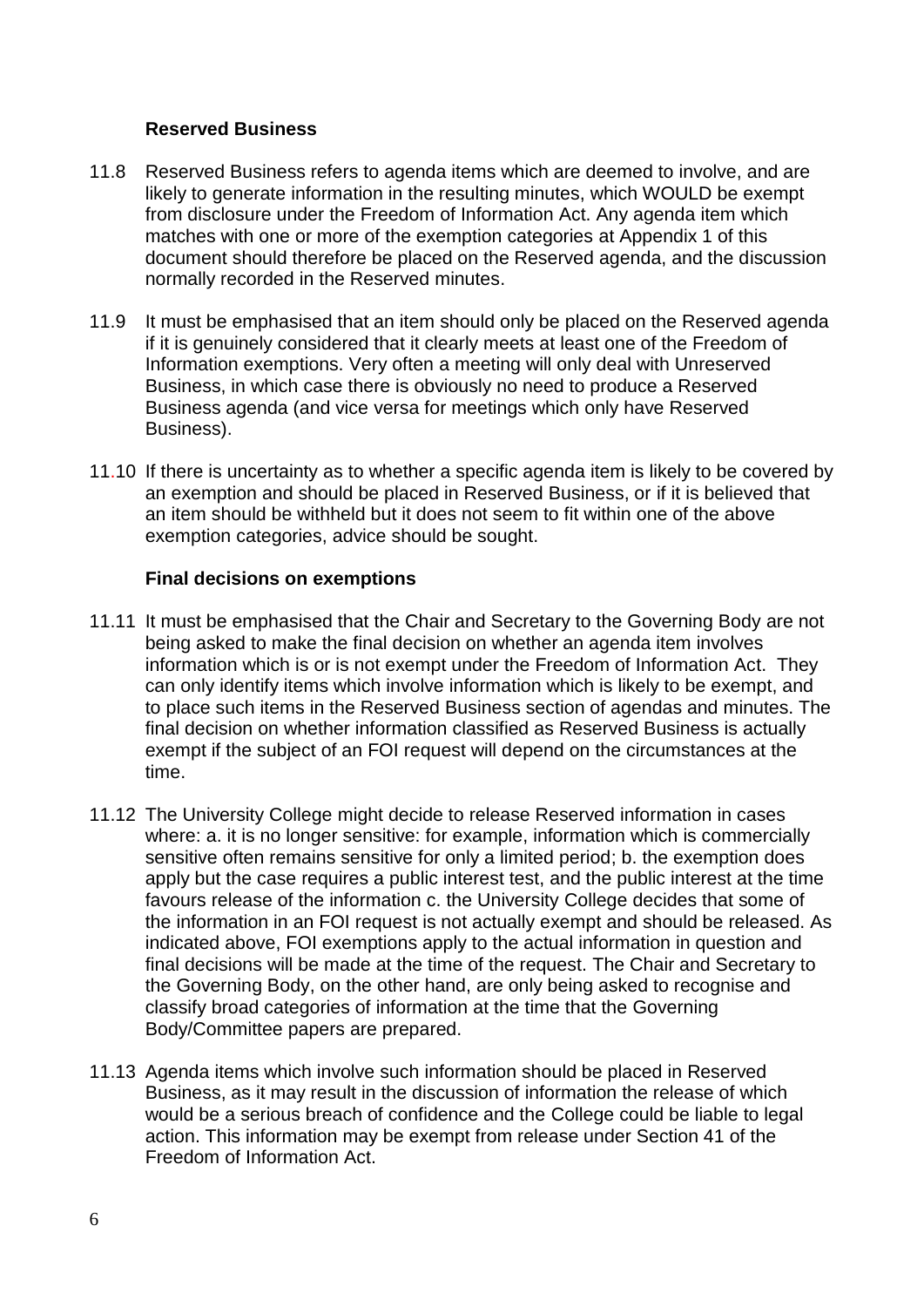## **12. URGENT BUSINESS**

The Chair of the Governing Body or other Member nominated by the Chair, following consultation as he/she deems appropriate, shall be authorised to deal with any urgent business that may arise from day to day and all such emergency decisions shall be reported at the next meeting of the Governing Body.

## **13. QUORUM - COUNT OUT**

- 13.1 During any meeting, upon the attention of the Chair being called by a Member of the Governing Body or the Secretary to the Governing Body to the fact that there is not a quorum present, the Secretary to the Governing Body shall count the Members present and if it shall appear that there is not a quorum present the Chair shall declare the meeting of the Governing Body at an end and the names of those who are present and those who are absent shall be recorded in the minutes of the Governing Body.
- 13.2 If the number and/or composition of Members assembled for a meeting does not constitute a quorum, the meeting shall not be held.

## **14. MOTIONS AND AMENDMENTS**

#### **14.1 Notices of Motions**

Notice of every motion other than a motion which under Standing Order 14.2 may be moved without notice shall be given in writing, signed by the Member or Members of the Governing Body giving the notice and delivered at least 10 clear days before the next meeting of the Governing Body, to the Secretary to the Governing Body by whom it shall be dated and numbered in the order it which it is received.

The Secretary to the Governing Body shall set out in the summons for every meeting of the Governing Body all motions of which notice has been duly given in the order in which they have been received.

If a motion thus set out in the summons be not moved either by a Member who gave notice thereof or by some other Member on his/her behalf it shall, unless postponed by the consent of the Governing Body, be treated as withdrawn and shall not be moved without fresh notice.

If the subject matter of any motion of which notice has been duly given comes within the province of any Committee it shall, upon being moved and seconded, stand referred without discussion to such Committee for consideration and report: provided that the Chair may, if he/she considers it convenient and conducive to the dispatch of business, allow the motion to be dealt with at the meeting at which it is brought forward.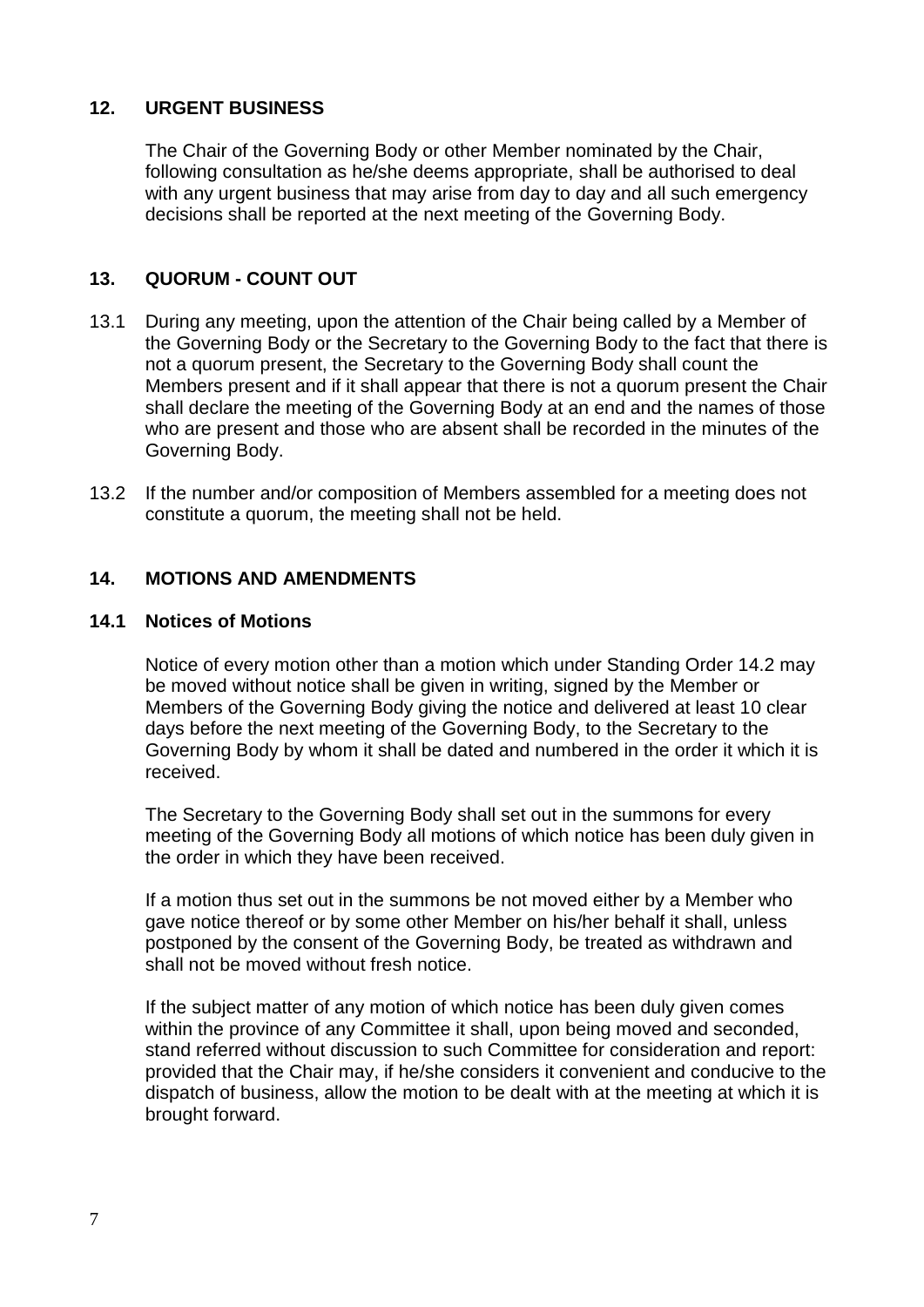## **14.2 Motions and Amendments Not Requiring Notice**

Save with the permission of the Chair, if he/she considers it convenient and conducive to the dispatch of business, and subject to the provisions of the next paragraph, only the following motions and amendments may be moved without notice:-

- (a) appointment of a Chair of the meeting at which the motion is made;
- (b) motions relating to the accuracy of minutes;
- (c) that an item of business specified in the summons has precedence;
- (d) remission to a Committee;
- (e) appointment of a Committee, working party or Members thereof, occasioned by an item mentioned in the summons to the meeting;
- (f) adoption of reports and recommendations of Committees and any consequent resolutions;
- (g) that leave be given to withdraw a motion;
- (h) extending the time limit for speeches;
- (i) amendments to motions;
- (j) that the Governing Body proceed to next business;
- (k) that the question be now put;
- (l) that the debate be now adjourned;
- (m) that the Governing Body do not adjourn.

Where a Committee has sat since the last meeting of the Governing Body, and the Minutes of the meeting have not been formally agreed by the Committee, the Chair of the Committee concerned or a Member of that Committee authorised, will provide a high level overview of the discussions that took place at the meeting and may raise any urgent business requiring Governing Body decision.

#### **14.3 Relevance of Motions**

Only Motions that are relevant to some matter in relation to which the Governing Body has powers or duties may be moved.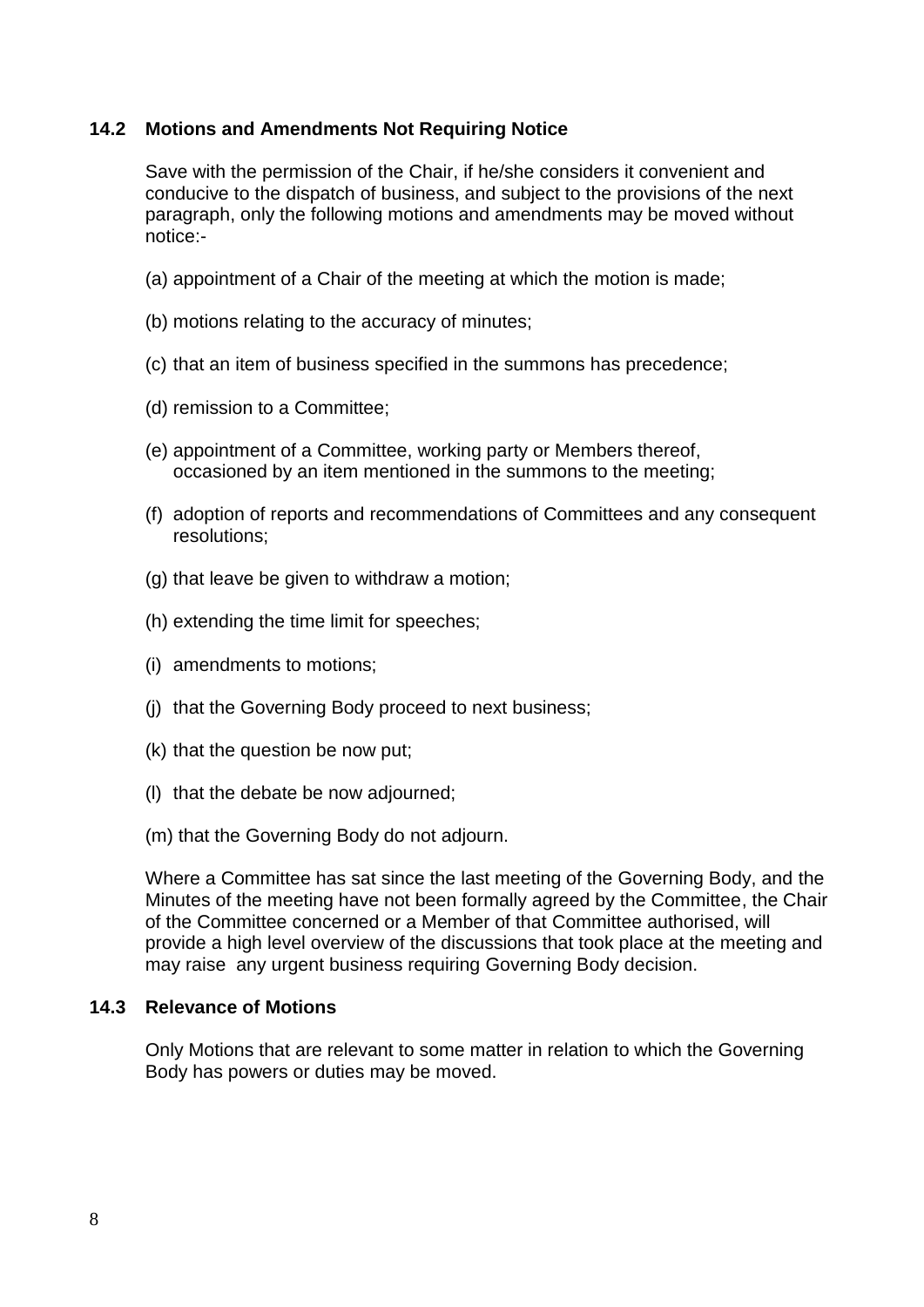#### **14.4 Power to withdraw Motions and Amendments**

A motion or amendment, once made and seconded, shall not be withdrawn without the consent of the Governing Body. No Member may speak upon it after the Member has asked permission for its withdrawal, unless such permission shall have been refused.

#### **14.5 Definition of an Amendment**

An amendment shall be relevant to the motion and shall either be:-

- (a) to refer a subject of debate to a Committee for consideration or reconsideration;
- (b) to leave out words;
- (c) to leave out words and to insert or add others; or

(d) to insert or add words;

but such omission, insertion or addition of words shall not have the effect of negating the motion before the Governing Body.

If an amendment is rejected, other amendments may be moved to the original motion.

If an amendment is carried, the motion as amended shall take the place of the original motion, and shall become the substantive motion to be put to the meeting and upon which any further amendment may be moved.

A Member may, with the consent of the Governing Body signified without discussion:-

(a) alter a motion of which he has given notice;

(b) with the further consent of his seconder alter a motion which he has moved;

if (in either case) the alteration is one which could be made as an amendment thereto.

## **15. RULES OF DEBATE**

## **15.1 Motions and Amendments to be reduced to Writing and Seconded**

A motion or amendment shall not be discussed unless it has been proposed and seconded, and unless notice has already been given in accordance with Standing Order 14 it shall, if required by the Chair, to be put in writing, and handed to the Chair before it is further discussed or put to the meeting.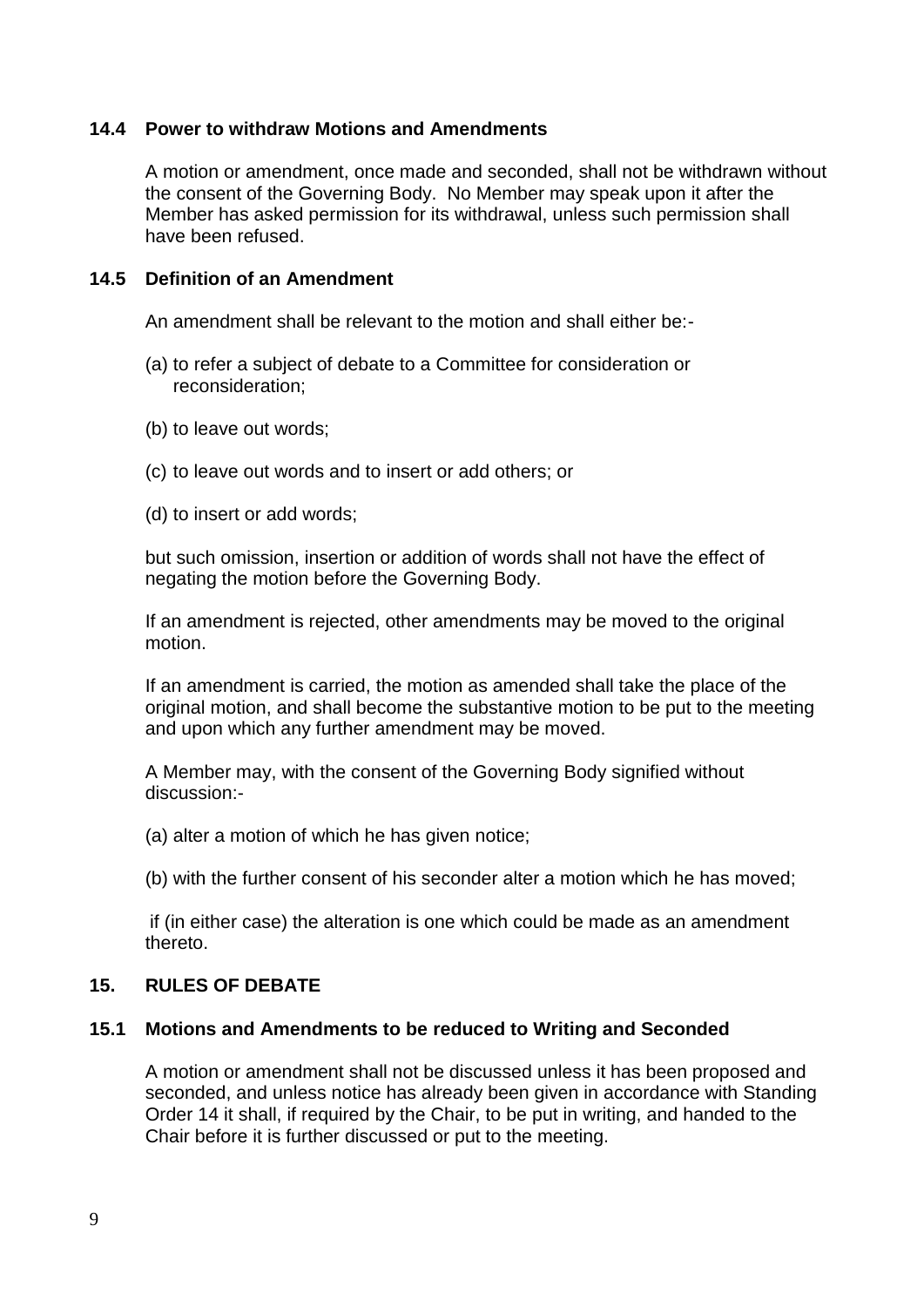A Member when seconding a motion or amendment may, if he/she declares his/her intention to do so, reserve his speech until a later period of the debate.

## **15.2 Mode of Address**

A Member shall direct his/her speech to the question under discussion or to a personal explanation or to a point of order.

A Member shall not be interrupted on a point of order. A Member raising the point of order shall be heard, and the question of order shall be disposed of before the subject be resumed or any other subject entered upon. Whenever the Chair speaks, no Member shall continue speaking.

## **15.3 Precedence in Speaking**

Whenever two or more Members signify to the Chair their wish to speak the Chair shall decide who shall have precedence.

## **15.4 Definition of Point of Order**

A point of order shall relate only to an alleged breach of Standing Orders and the Member shall specify the Standing Order and the way in which he/she considers it to have been broken.

## **15.5 A Member may raise a Point of Order.**

A Member who wishes to raise a point of order shall be entitled to be heard forthwith.

## **15.6 Ruling of the Chair on Points of Order**

The ruling of the Chair on a point of order shall not be open to discussion.

## **15.7 Member to Speak to the Motion**

A Member who speaks shall direct his/her speech strictly to the motion under discussion, or an amendment thereof or to such a motion as is permitted under Standing Order 15.11

## **15.8 Member shall not speak more than once**

A Member who has spoken on any motion shall not speak again whilst it is the subject of debate, except;

- (a) to speak once on an amendment moved by another Member;
- (b) if the motion has been amended since he/she last spoke to move a further amendment;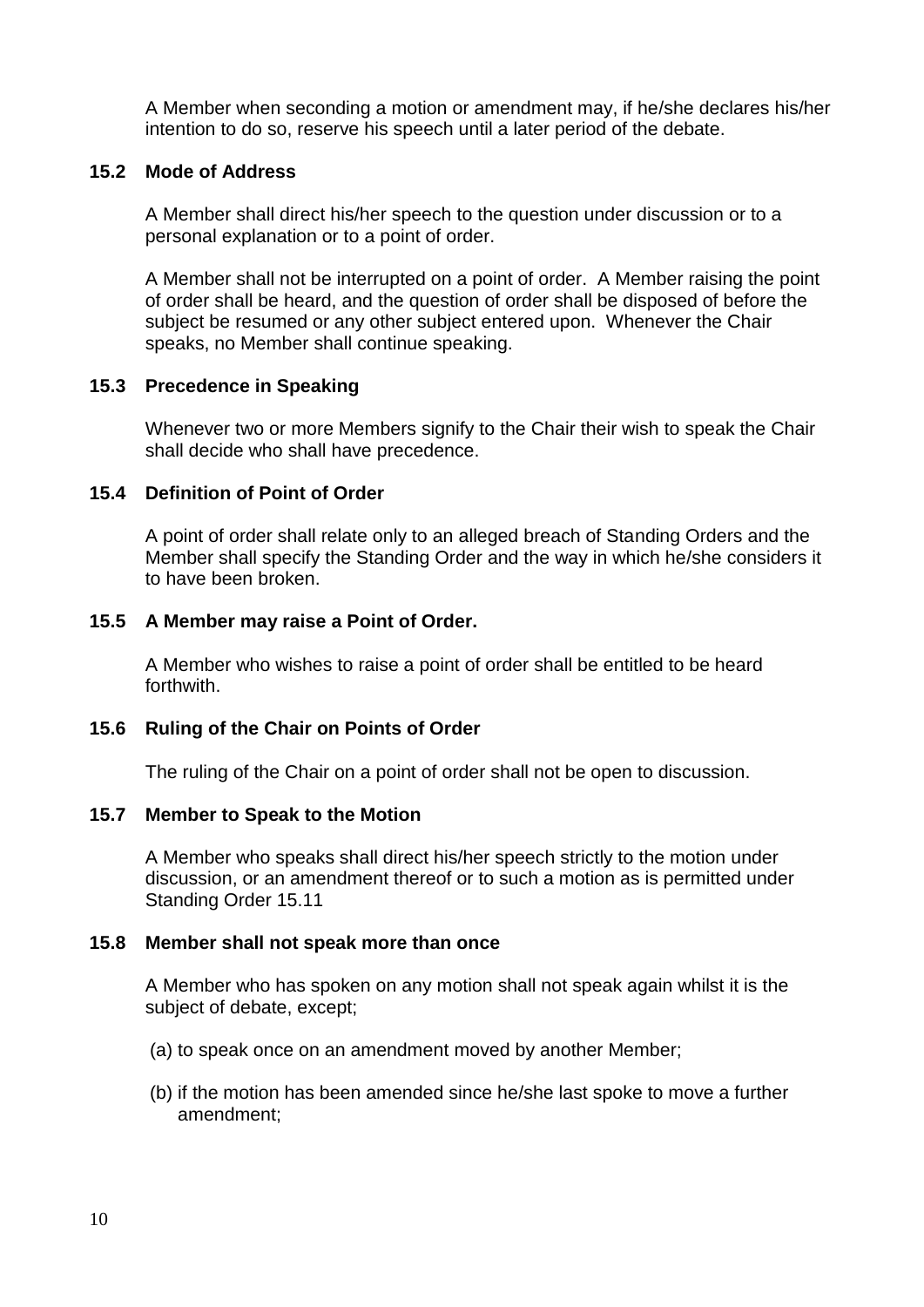- (c) if his/her first speech was on an amendment moved by another Member to speak on the main issue whether or not the amendment on which he/she spoke was carried;
- (d) in exercise of a right of reply given by Standing Order 15.14;
- (e) on a point of order.

#### **15.9 Duration of Speeches**

Except with the permission of the Governing Body, a Member, in introducing a motion, shall not speak for more than five minutes, and in replying, for more than five minutes. Other Members shall not speak for more than five minutes.

#### **15.10 Addressing the Governing Body**

The Governing Body during its sitting, shall not, unless with the permission of the Chair, be addressed, by any person who is not a Member of the Governing Body.

#### **15.11 Exceptions**

When a motion is under debate no other motion shall be moved except the following:-

- (a) to amend a motion;
- (b) to adjourn the meeting;
- (c) to adjourn the debate;
- (d) to proceed to next business;
- (e) that the question be now put.

#### **15.12 Chair not to receive Motion for a Direct Negative**

The Chair shall not receive a motion for a direct negative to a question, but, on the conclusion of the debate, the question shall be put and resolved in the affirmative or negative.

## **15.13 Mover of a Motion's Right of Reply**

The mover of a motion has a right to reply at the close of the debate on the motion immediately before it is put to the vote. If an amendment is moved, the mover of the original motion shall also have a right of reply at the close of the debate on the amendment and shall not otherwise speak on the amendment. The mover of the amendment shall have no right of reply to the debate on his amendment.

15.14 `That the Governing Body proceed to the next business' `That the question be now put' `That the debate be now adjourned' or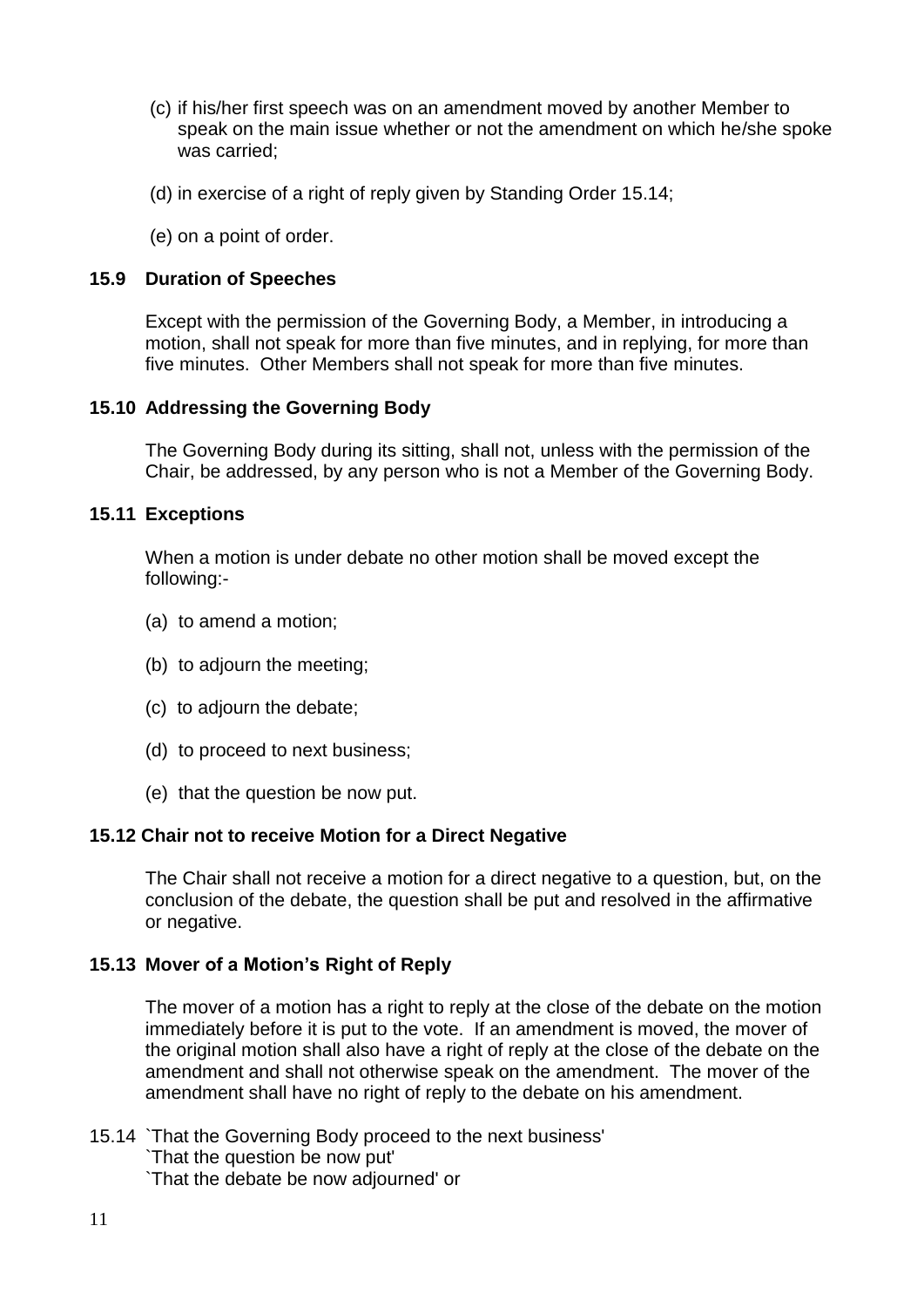`That the Governing Body do now adjourn'

A Member may move without comment at the conclusion of a speech of another Member, `That the Governing Body proceed to the next business', `That the question be now put', `That the debate be now adjourned', or `That the Governing Body do now adjourn', on the seconding of which the Chair shall proceed as follows:-

- (a) On a motion to proceed to the next business, unless in his opinion the matter before the meeting has been insufficiently discussed, he/she shall first give the mover of the original motion a right of reply, and then put to the vote the motion to proceed to the next business;
- (b) On a motion that the question be now put, unless in his opinion the matter before the meeting has been insufficiently discussed, he/she shall first put to the vote the motion that the question be now put, and if it is passed then give the mover of the original motion his right of reply under Standing Order 14.14 before putting his/her motion to the vote;
- (c) On a motion to adjourn the debate before the meeting, if in his/her opinion the matter has not been sufficiently discussed and cannot reasonably be sufficiently discussed on that occasion he shall put the adjournment motion to the vote without giving the mover of the original motion his right of reply on that occasion.

## **16. RESCISSION OF A PRECEDING DECISION**

No motion to rescind any resolution passed within the preceding six months, and no motion or amendment to the same effect as one which has been rejected within the preceding six months, shall be proposed by a Member unless the notice thereof given in pursuance of Standing Order 14 bears the names of at least one half of the Members of the Governing Body. When any such motion or amendment has been disposed of by the Governing Body, it shall not be open to any Member to propose a similar motion within a further period of six months: provided that this Standing Order shall not apply to motions moved in pursuance of a recommendation of a Committee.

# **17. DECLARATION OF INTEREST**

If any Member of the Governing Body has any pecuniary interest, direct or indirect, in any contract, proposed contract or other matter, and is present at the meeting of the Governing Body or of its Committees at which the contract or other matter is the subject of consideration, he/she shall at the meeting and as soon after its commencement disclose the fact and shall not take part in the consideration or discussion of the contract or other matter or vote on any question with respect to it.

The Secretary to the Governing Body shall record the name of the Member and the nature of the interest in the minutes of the meeting of the Governing Body or Committee at which the interest was declared.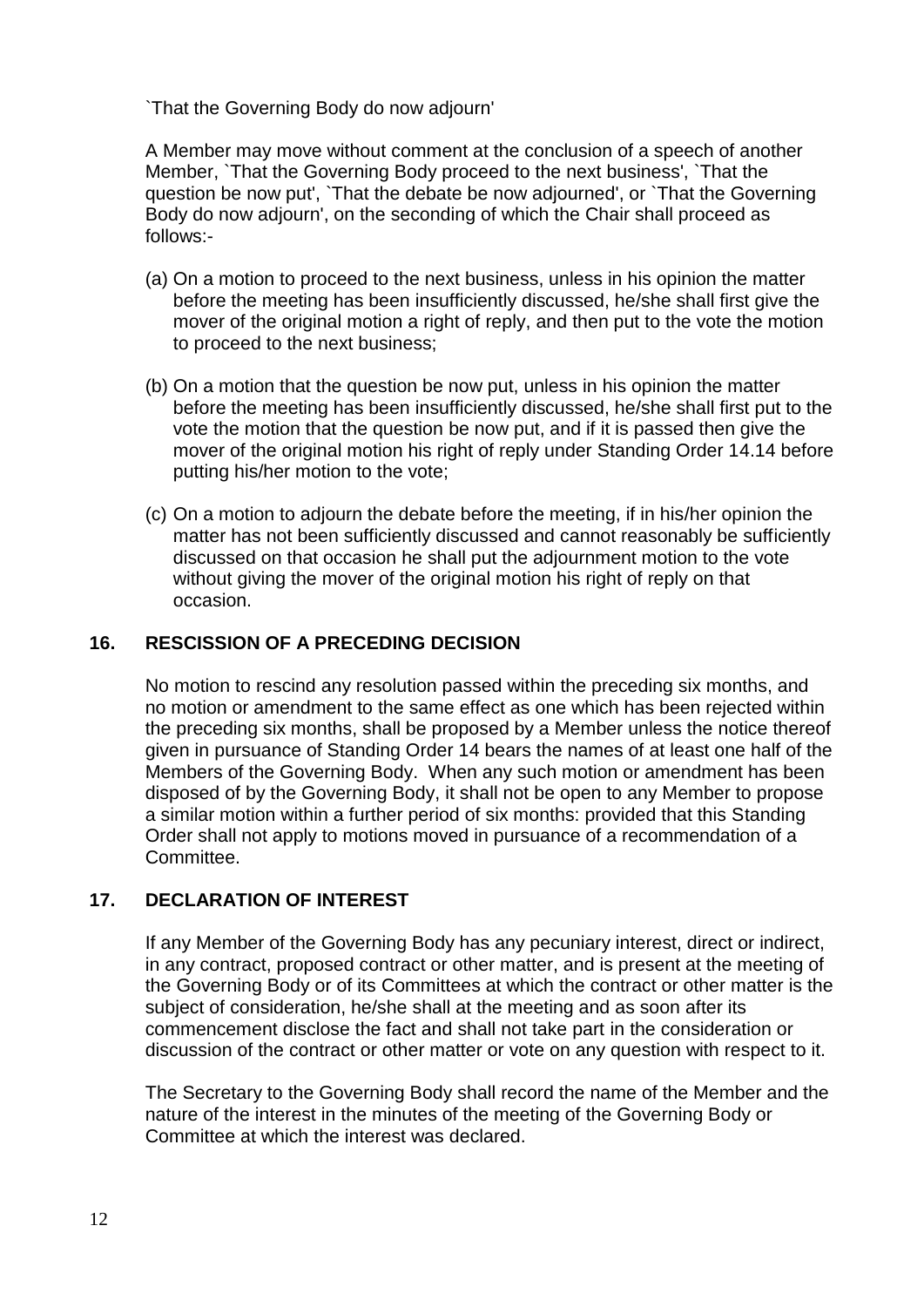**These Standing Orders shall be reviewed every two years or sooner if required**

**Revision Date September 2021**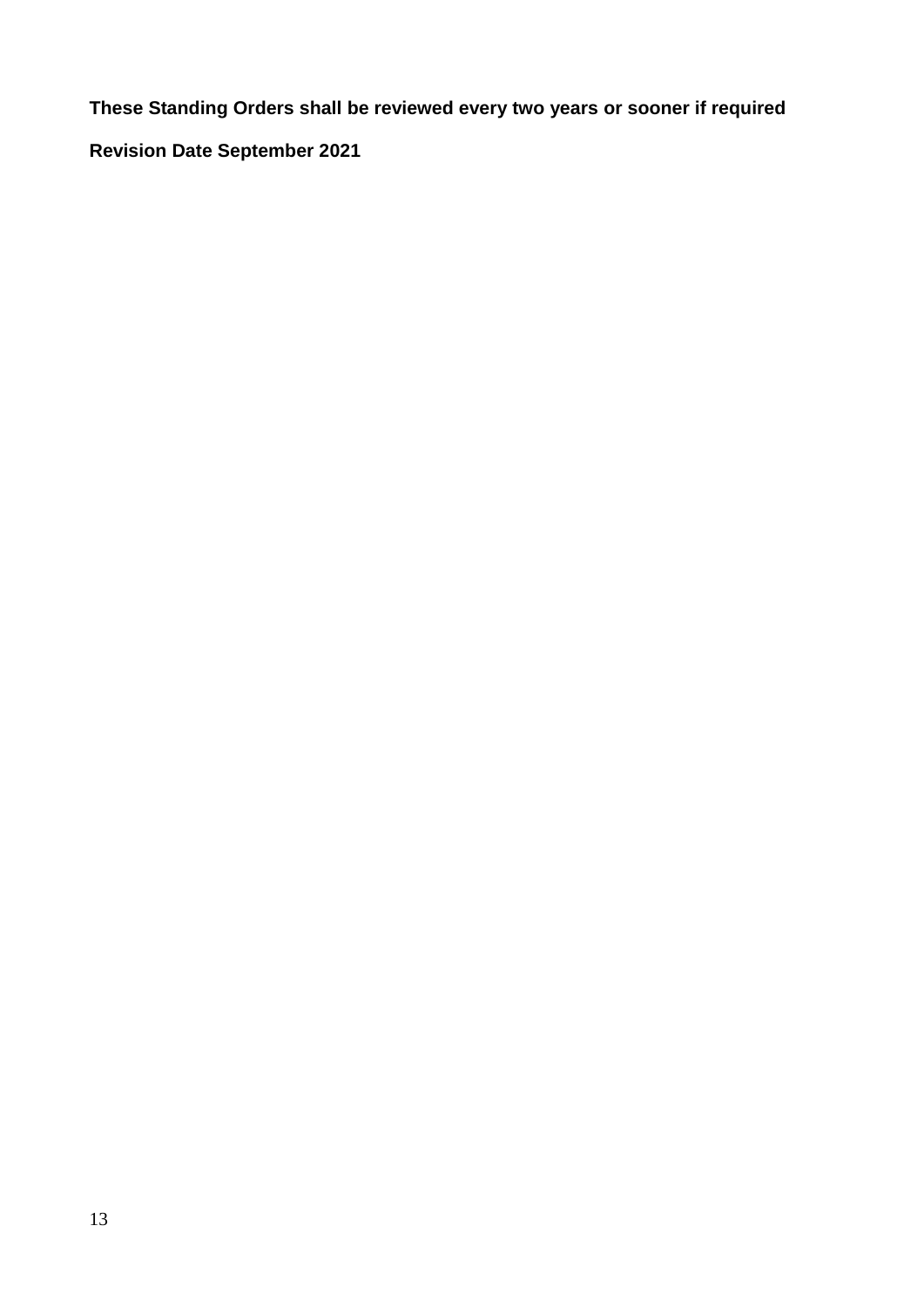## **Freedom of Information Exemption Categories Considered Relevant to the Work of the Governing Body and its Committees**

## **Exemption categories**

The most relevant exemption categories for the Governing Body and its Committees are as follows, and agenda items should be placed in Reserved Business if they deal with:

## **Personal data**

This category covers information about any named or identifiable living person. Personal data is protected by the Data Protection Act, which makes it unlawful to transfer or release certain types of personal information. This is reflected in Section 40 of the Freedom of Information Act, which allows personal data to be withheld if its release to a third party would contravene the Data Protection Act. Some personal information dealt with by can be treated as Unreserved Business, whilst some should be treated as Reserved Business because placing it in the public domain, such as on the University College's website, would breach the Data Protection Act. The Information Commissioner, as the authority which regulates Freedom of Information and Data Protection, has suggested that public bodies can release certain types of personal information in response to Freedom of Information requests, because doing so does not contravene the principles of the Data Protection Act and is in the interests of public accountability.

Based on this guidance, it is appropriate for the following types of personal information to be placed on the Unreserved agenda and recorded in the Unreserved minutes:

- i. routine notices of the appointment, departure or promotion of staff (but not details of the reasons for such events)
- ii. basic information about the job titles, roles, duties and responsibilities of staff, and their work contact details iii. grades and salary bands of staff (but NOT specific salaries, except for staff earning over £100,000 where the Information Commissioner suggests the disclosure of salaries in £10,000 bands)
- iii. minor references to individuals which do not convey anything substantive about them
- iv. personal information which is already in the public domain, such as on the University College website
- v information about the decisions or actions of individuals that are taken in a work or official capacity (e.g. as a Committee member), unless it is covered by another exemption category. Other types of personal information which come before the Governing Body/a Committee should be placed on the Reserved agenda and recorded in the Reserved minutes, as releasing it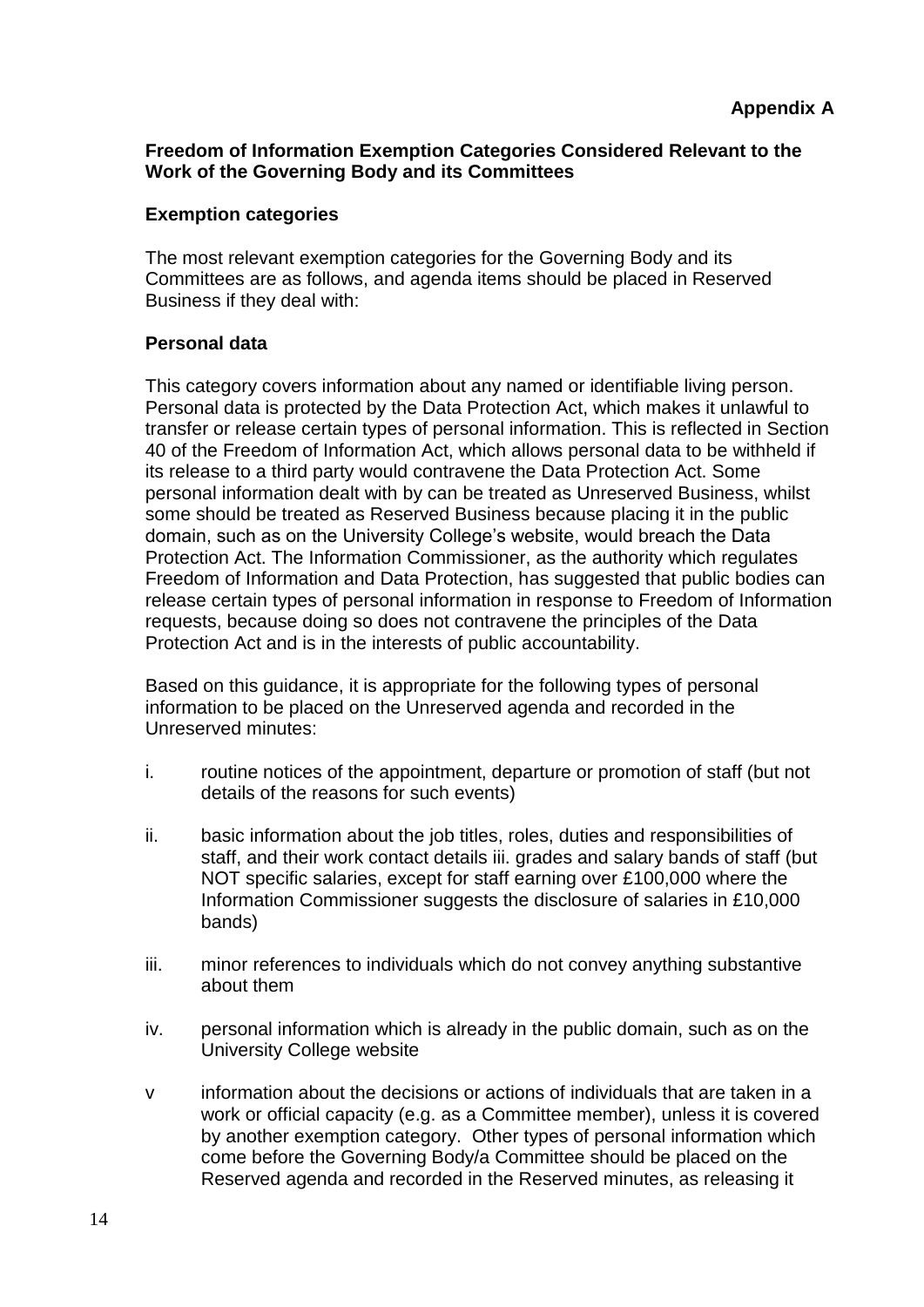could breach the privacy rights of individuals under the Data Protection Act. Examples of personal information that should always be treated as Reserved Business include:

- a) sensitive employment-related information about individual staff, such as grievance, discipline, or performance issues.
- b) sensitive information about the health, welfare or personal lives of individuals.
- c) information about individual students, such as academic progress, examination performance, or disciplinary matters. Occasionally there may be discussion about specific post titles rather than named individuals, and this will not necessarily amount to personal data; for example, discussing the case for the creation of a new post will not involve personal data because no one has yet been appointed to it. On the other hand, information about a post will involve personal information if the post can be associated with a named individual through sources such as the University College website. Whether the discussion of a specific post should be placed in Unreserved or Reserved business will inevitably depend on the individual circumstances and the wider context outlined above.
- d) Commercial Interests. This category covers information which, if released, could harm the commercial interests of the University College or another organisation. Examples include: discussion of forthcoming contracts, negotiations or purchases; details of ongoing negotiations (e.g. involving contracts or purchases), where release of the information might jeopardise the negotiations or the University College's bargaining position; sensitive operational information, trade secrets or pricing details received from suppliers, tenderers or contractors; information which might be of value to a competitor, such as information about the University College's student recruitment or commercial activities, or its plans to expand in a particular area.

Agenda items which involve such information should be placed in Reserved Business, as the information may be exempt under Section 43 of the Freedom of Information Act. It is unlikely that the disclosure of high-level financial information about the University College's income and expenditure would normally be regarded as harming its commercial interests, but a detailed breakdown of financial information might be exempt if, for example, it disclosed the price charged by a supplier, or the salary of an individual (see Personal Data above).

e) information provided in confidence. This category covers information which: i. has been supplied by an organisation or individual outside the University College (including another HEI); and ii. the information is not in the public domain; and iii. the University College does not have permission to make the information available; and iv. the supplier of the information has indicated that they regard it as confidential; or v. a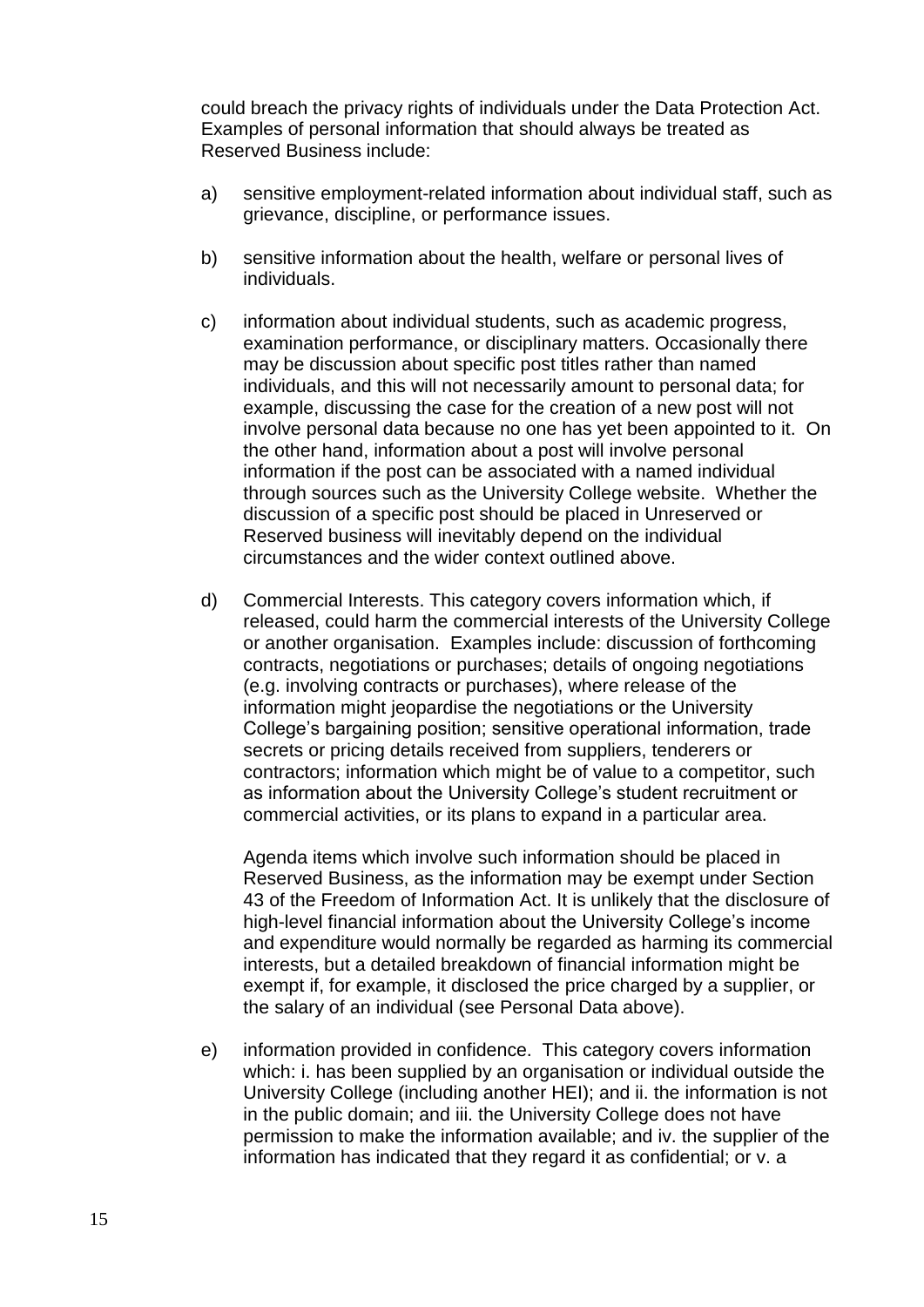reasonable person would assume that permission should be sought before making the information publicly available.

- f) Health and Safety This category covers information which, if released, might endanger the physical or mental health or safety of any person. This might occur, for example, if there was a risk that placing the information in the public domain would expose an individual to threats. Agenda items which involve such information should be placed in Reserved Business, as the information may be exempt under Section 38 of the Freedom of Information Act.
- g). Law enforcement. This category covers a wide range of law enforcement interests, and whether these could be prejudiced by the disclosure of certain types of information. In the University College's context this is most likely to involve information which could prejudice the prevention and detection of crime, for example by: i. revealing details of security arrangements, procedures and monitoring systems ii. revealing details of financial procedures and processes, which might make it easier for someone to commit fraudulent acts against the University College iii. compromising IT security systems and protocols. Agenda items which involve such information should be placed in Reserved Business as the information may be exempt under Section 31 of the Freedom of Information Act.
- h) Information intended for future publication. This category covers information which may be exempt from disclosure in response to an FOI request because it is already intended for publication by the University College at a later date. This could include, for example, financial information which is intended to be published in the Financial Statements, or the intended publication of the findings from a research project. The intention to publish at a later date (and within a reasonable timescale) must already be in place at the time the request is received, even if the exact date of publication is still to be decided, and it must be deemed to be reasonable in all the circumstances to withhold the information until the date of publication. Agenda items which involve such information should be placed in Reserved Business as the information may be exempt under Section 22 of the Freedom of Information Act.
- i). Legally privileged information. This category covers information about legal advice provided to the University College or another organisation, or communications with the University College's legal advisers or representatives. Agenda items which involve such information should be placed in Reserved Business as the information may be exempt under Section 42 of the Freedom of Information Act.
- j) Prejudice to the free and frank provision of advice, exchange of views for deliberation or effective conduct of public affairs. Section 36 of the Freedom of Information Act makes provision for information to be withheld if releasing it would prejudice "the free and frank provision of advice", "the free and frank exchange of views for the purposes of